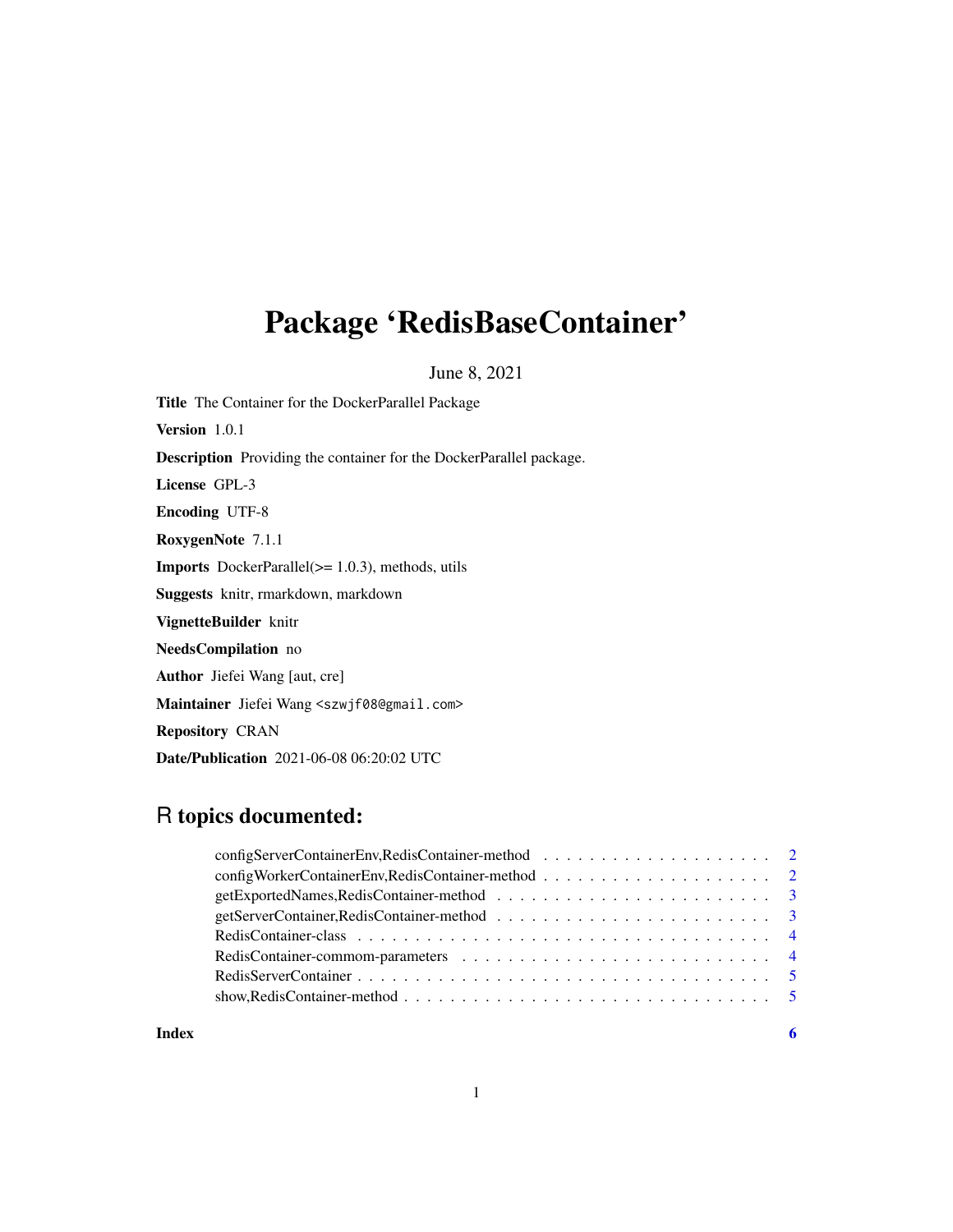<span id="page-1-0"></span>configServerContainerEnv,RedisContainer-method *Configure the server container environment,*

# Description

Configure the server container environment, the environment variable serverPort, serverPassword and sshPubKey will be set in this method

#### Usage

```
## S4 method for signature 'RedisContainer'
configServerContainerEnv(container, cluster, verbose = FALSE)
```
# Arguments

| container | Reference Container Object. The server container. |
|-----------|---------------------------------------------------|
| cluster   | S4 DockerCluster object.                          |
| verbose   | Integer. The verbose level, default 1.            |

#### Value

A RedisContainer object

configWorkerContainerEnv,RedisContainer-method *Configure the worker container*

#### Description

Configure the worker container

#### Usage

```
## S4 method for signature 'RedisContainer'
configWorkerContainerEnv(container, cluster, workerNumber, verbose = FALSE)
```
#### Arguments

| container    | Reference Container Object. The worker container. |
|--------------|---------------------------------------------------|
| cluster      | S4 DockerCluster object.                          |
| workerNumber | Integer. The number of workers in a container.    |
| verbose      | Integer. The verbose level, default 1.            |

# Value

A RedisContainer object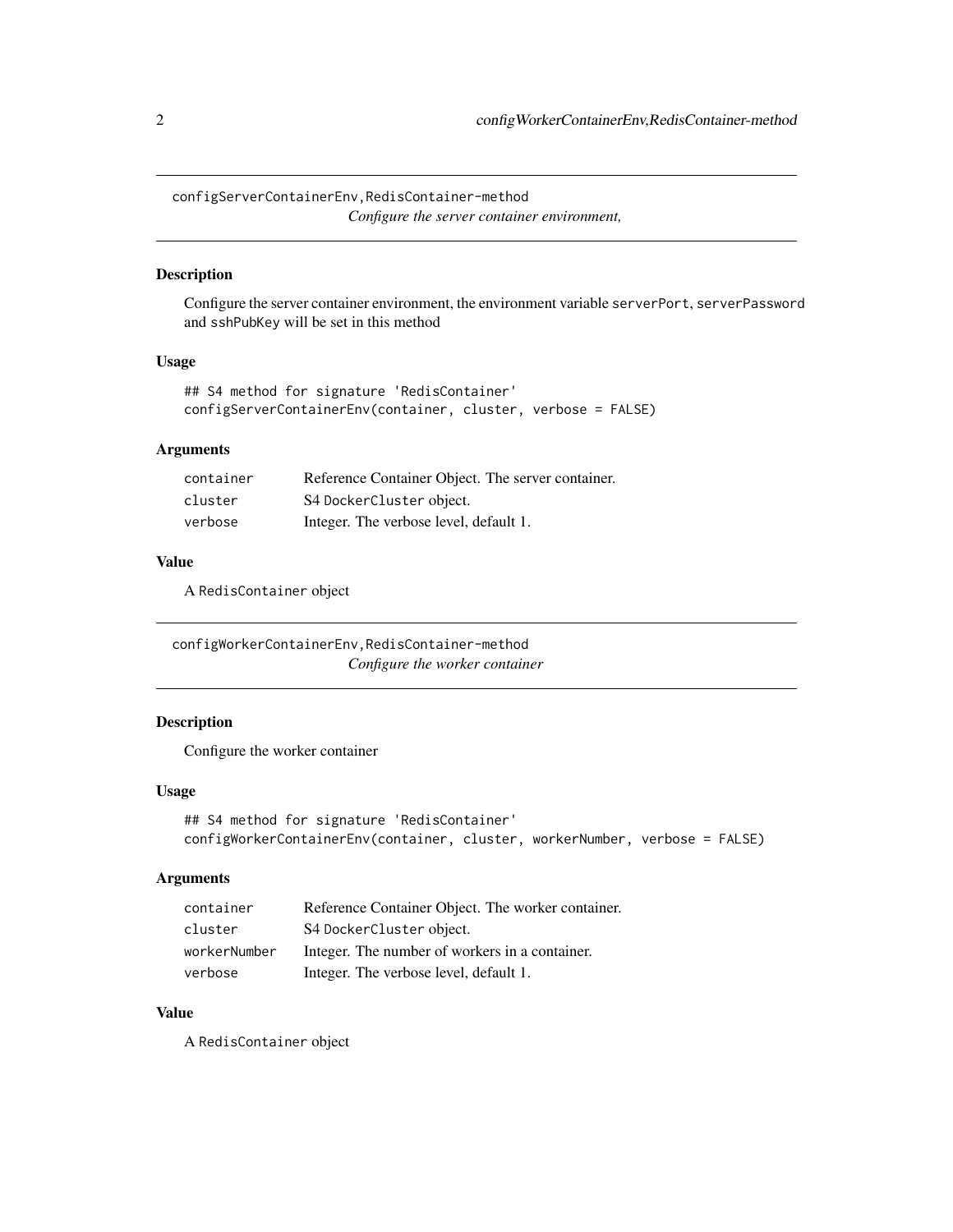<span id="page-2-0"></span>getExportedNames,RedisContainer-method *Get the exported object*

#### Description

Get the exported object. The objects are 'getSysPackages', 'setSysPackages', 'addSysPackages', 'getRPackages', 'setRPackages' and 'addRPackages'. see details

# Usage

## S4 method for signature 'RedisContainer' getExportedNames(x)

## S4 method for signature 'RedisContainer' getExportedObject(x, name)

# Arguments

|      | A cloud provider or container object |
|------|--------------------------------------|
| name | The name of the exported object      |

# **Details**

The function XSysPackages can be used to install the system package for the worker container before running the R worker. The package will be installed by apt-get install.

The function XRPackages will install the R packages for the container. The package is installed via AnVIL::install. It will first try the fast binary installation, then fallback to BiocManager::install. Therefore, you can also provide the GitHub package to this function.

Note that these function must be called before deploying the container. Setting the packages will have no effect on the running container.

#### Value

For the exported function: The current package vector

getServerContainer,RedisContainer-method *Get the Redis server container*

#### Description

Get the Redis server container from the worker container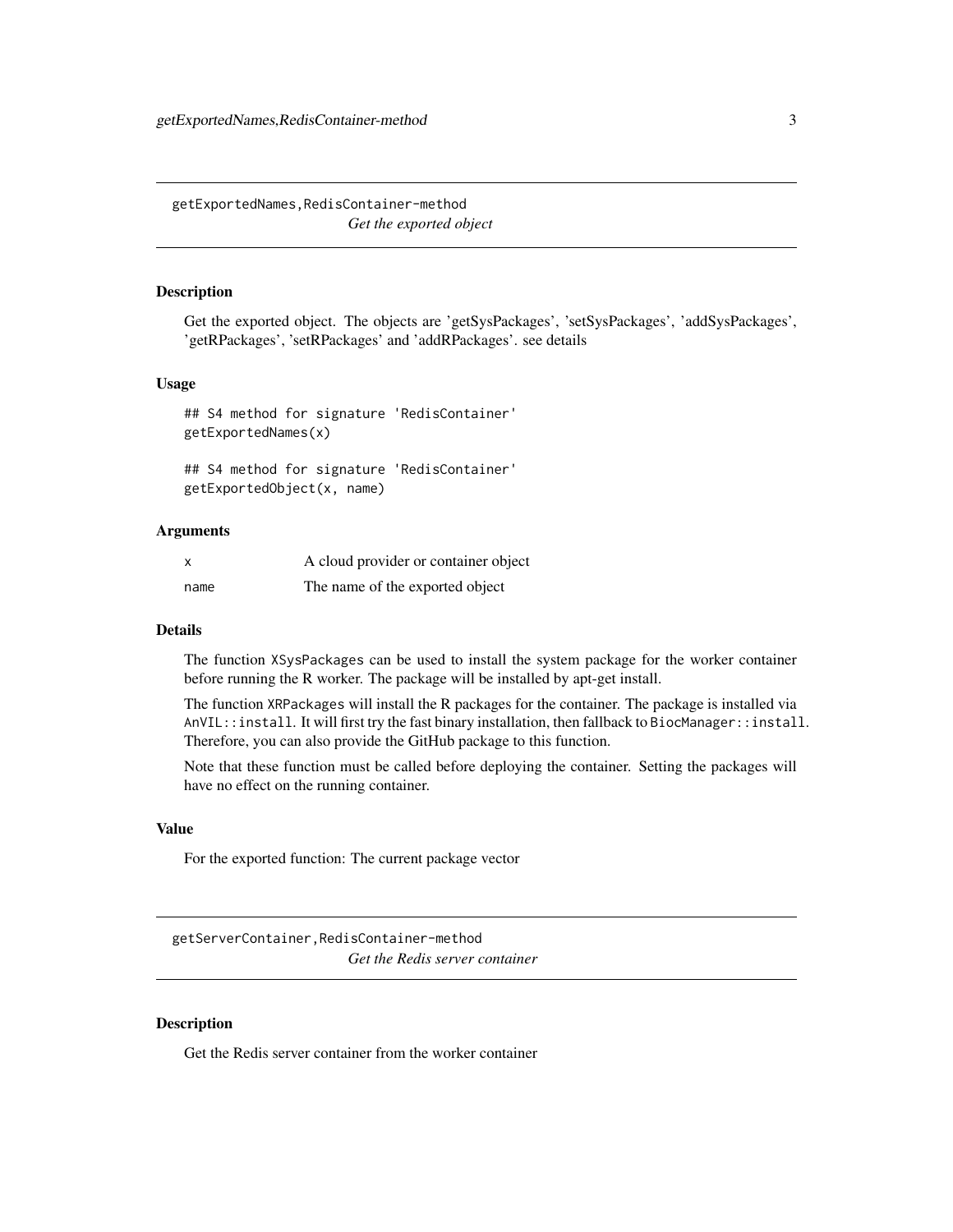# <span id="page-3-0"></span>Usage

```
## S4 method for signature 'RedisContainer'
getServerContainer(workerContainer)
```
# Arguments

workerContainer

The worker container.

# Value

A RedisContainer server container

RedisContainer-class *The base redis container*

# Description

The base redis container. It should not be directly used by the user.

RedisContainer-commom-parameters *Common RedisContainer parameter*

# Description

Common RedisContainer parameter

# Arguments

| image       | Character, the container image                   |
|-------------|--------------------------------------------------|
| name        | Character, the optional name of the container    |
| environment | List, the environment variables in the container |
| tag         | Character, the image tag                         |

# Value

No reuturn value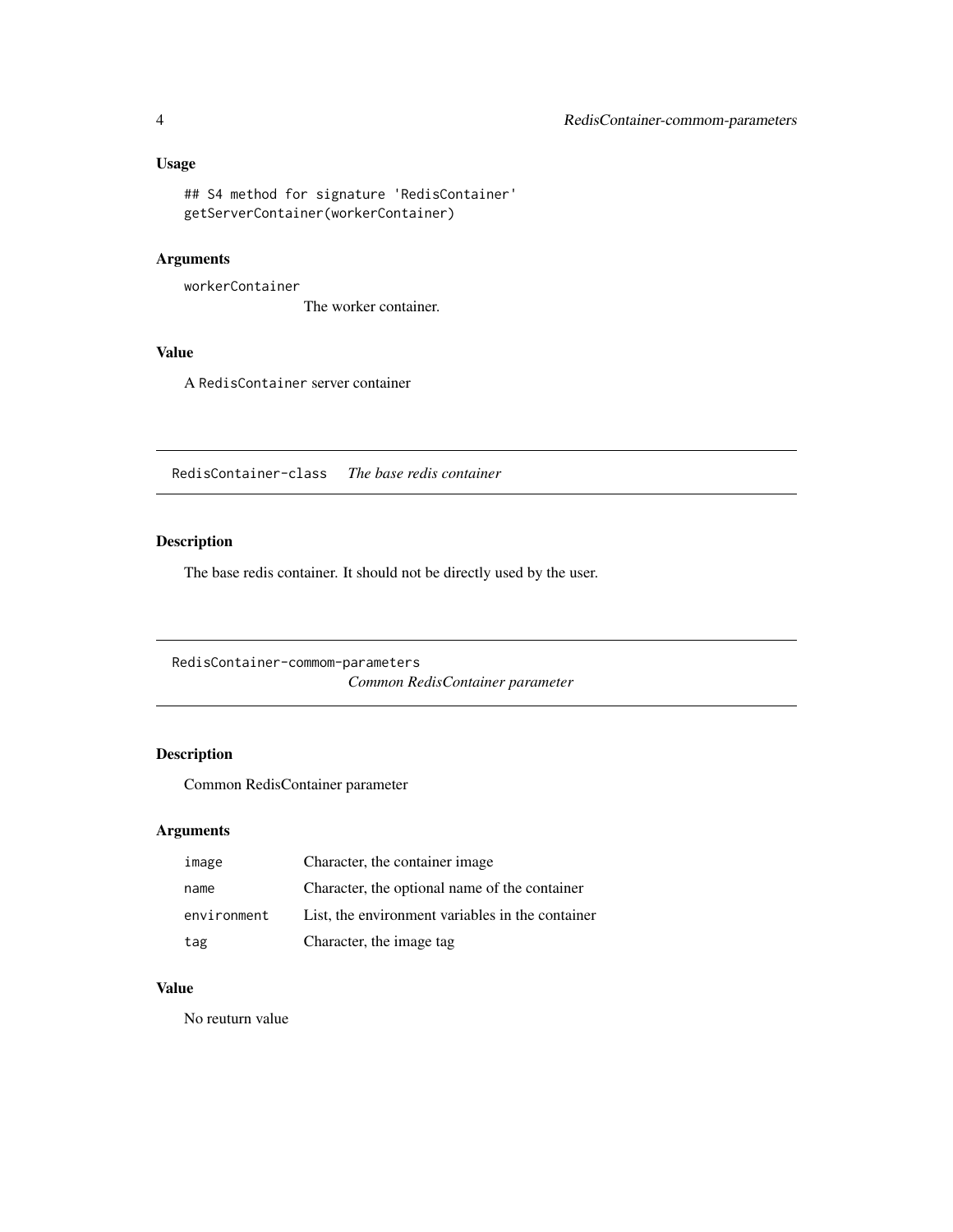<span id="page-4-0"></span>RedisServerContainer *Get the Bioconductor Redis server container*

# Description

Get the Bioconductor Redis server container.

# Usage

```
RedisServerContainer(environment = list(), tag = "latest")
```
# Arguments

| environment | List, the environment variables in the container |
|-------------|--------------------------------------------------|
| tag         | Character, the image tag                         |

# Value

a RedisContainer object

# Examples

RedisServerContainer()

show,RedisContainer-method

*Show the Redis container*

# Description

Show the Redis container

# Usage

```
## S4 method for signature 'RedisContainer'
show(object)
```
# Arguments

object The RedisContainer object

#### Value

No return value